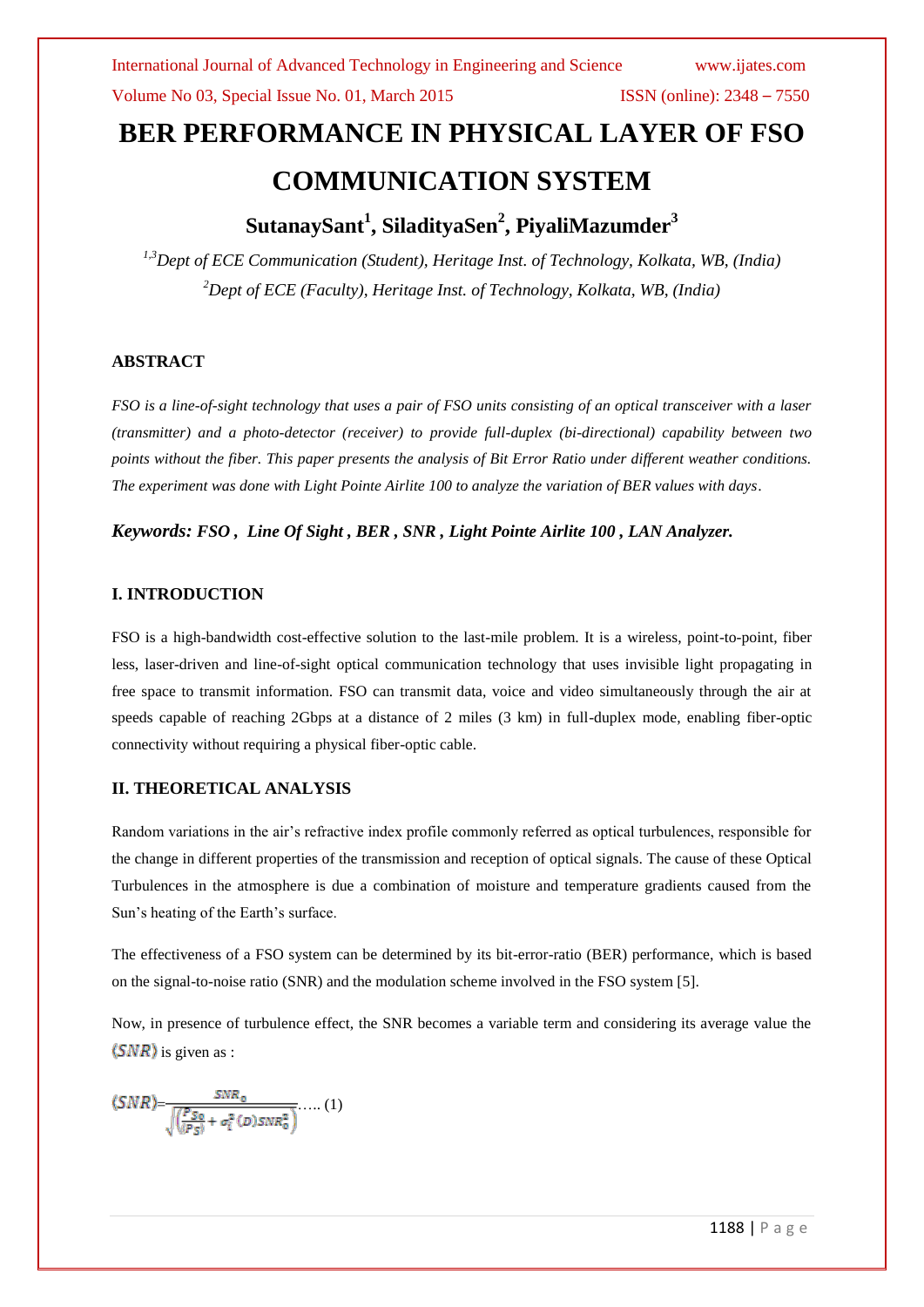# International Journal of Advanced Technology in Engineering and Science www.ijates.com Volume No 03, Special Issue No. 01, March 2015 ISSN (online): 2348 – 7550

Where $P_{SO}$  is the optical power in absence of atmospheric effects,  $\langle P_{S} \rangle$  is the mean optical power and  $\sigma_i^2(D)$  is the average Scintillation effect of the atmospheric turbulences.

The experiment conducted with Light Pointe [7] equipment uses the on-off keying (OOK) modulation scheme in transferring the data. The BER calculation is done based on the OOK modulation scheme. In OOK scheme, "1" is represented by presence of light pulse where "0" is represented by an absence of light pulse. The error occurs when the receiver detects a "0" when "1" is sent or detects a "1" when "0" is sent, both under the noisy conditions of the atmosphere.

The transmission of "0"s and "1"s with equal probability is equated to  $\frac{1}{2}$ , and the probability of bit error is given as:

*PE*= *P* + *P* ……………. (2)

Now, the bit-error-ratio with respect to the signal-to-noise ratio in absence of atmospheric turbulence is given as:

 $BER_0=\frac{1}{2}\left(\frac{SNR_0}{2\sqrt{2}}\right)$ .......... (3)And in presence of turbulence is given as:

BER =  $\frac{1}{2} \int_0^{\infty} p_I(s) \, erf \, c \left( \frac{\langle SNR \rangle s}{2 \sqrt{2} \langle i_s \rangle} \right) \, ds \dots (4)$ 

**Table 1** gives some BER values corresponding to SNR (dB) levels [3]:

Table 1: BER values with respect to SNR (dB)

| $SNR$ (dB) |
|------------|
| 19.4       |
| 18.6       |
| 18         |
| 17.3       |
| 16.4       |
| 15.3       |
|            |

#### **III. EXPERIMENTAL SET UP**

The equipment set-up used in this experiment is shown in the figure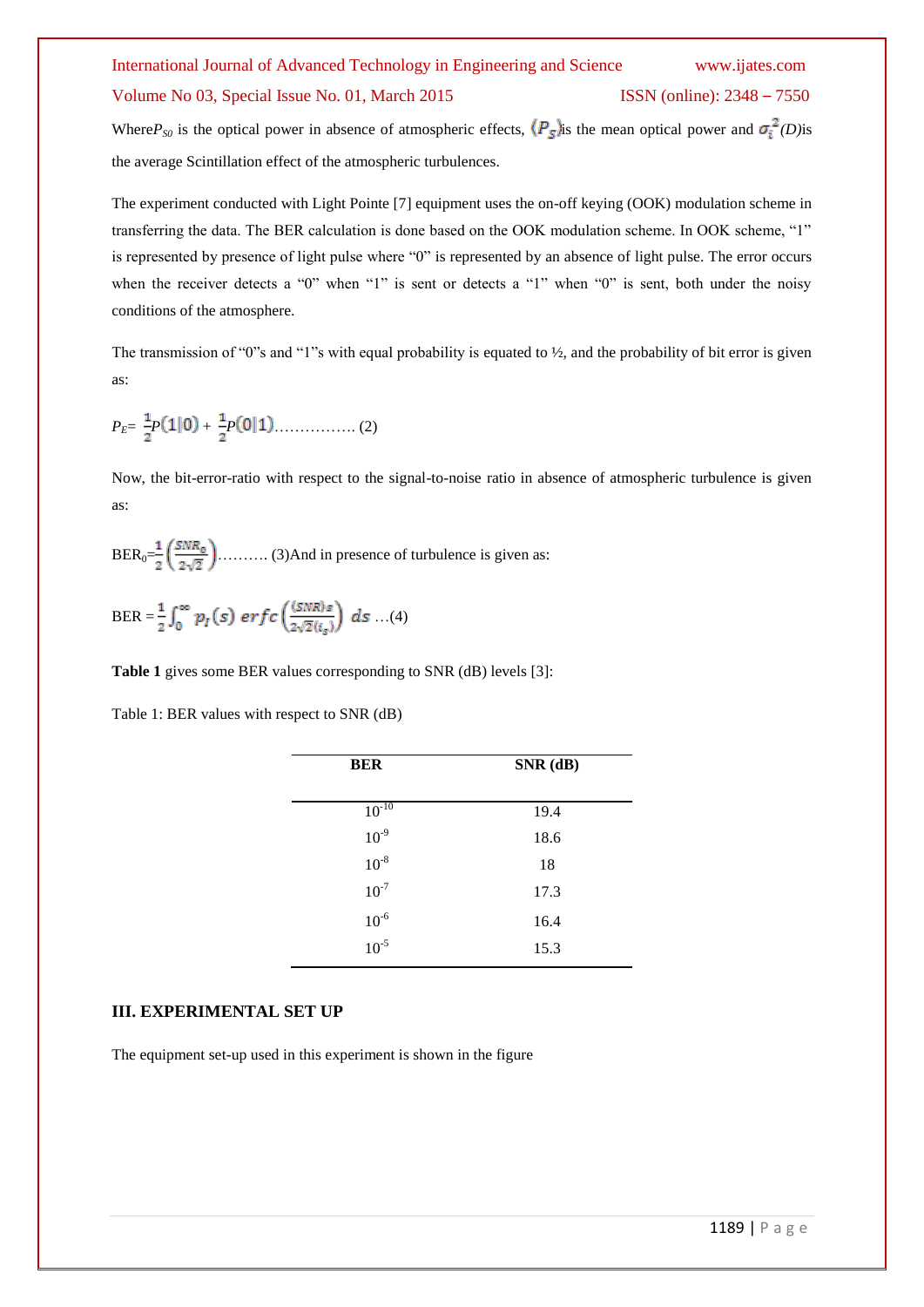

#### **Figure 2: Equipment Set-Up Overview**

#### **IV. EXPERIMENTAL OBSERVATIONS**

The experiment was done with Light Pointe Airlite 100 [7], in collaboration with the LAN Analyzer [9] during the month of January-February, 2015 in Kolkata(India). The temperature data was taken [10] along with the BER data during the experimental days. The equipment runs for 20 hours continuously to measure the BER. The layer of operation in this experiment was the Physical layer [9], having a frame structure shown below:

| PRE | <b>SFD</b>                                                         |  | <b>IFG</b> |
|-----|--------------------------------------------------------------------|--|------------|
|     | (Preamble)   (Start of Frame Delimiter)   DATA   (Inter Frame Gap) |  |            |

#### **Figure 3: Physical Layer Frame Format**

**Table 2** shows the maximum-minimum temperatures along with the BER values for that day.

| <b>Days</b>    | <b>Maximum</b>     | <b>Minimum</b>     | <b>Measured</b>   |
|----------------|--------------------|--------------------|-------------------|
| of             | <b>Temperature</b> | <b>Temperature</b> | <b>Bit-Error-</b> |
| <b>Exp</b>     | in °C              | in $\mathrm{C}$    | <b>Ratio</b>      |
| 1              | 24                 | 13                 | 7.77e-9           |
| $\overline{2}$ | 26                 | 13                 | 5.6425e-9         |
| 3              | 24                 | 14                 | $1.23e-8$         |
| $\overline{4}$ | 26                 | 12                 | 1.1333e-8         |
| 5              | 27                 | 16                 | 6.711e-8          |
| 6              | 27                 | 16                 | 5.6688e-8         |
| 7              | 29                 | 12                 | 1.6813e-8         |
| 8              | 31                 | 14                 | $2.6051e-8$       |
| 9              | 28                 | 16                 | 3.0659e-8         |
| 10             | 25                 | 16                 | 1.7899e-8         |
| 11             | 28                 | 17                 | 1.9234e-8         |
| 12             | 27                 | 17                 | 2.0527e-8         |
| 13             | 28                 | 15                 | 3.0847e-8         |
| 14             | 28                 | 16                 | 3.0084e-8         |

**Table 2: BER values with maximum-minimum temperatures**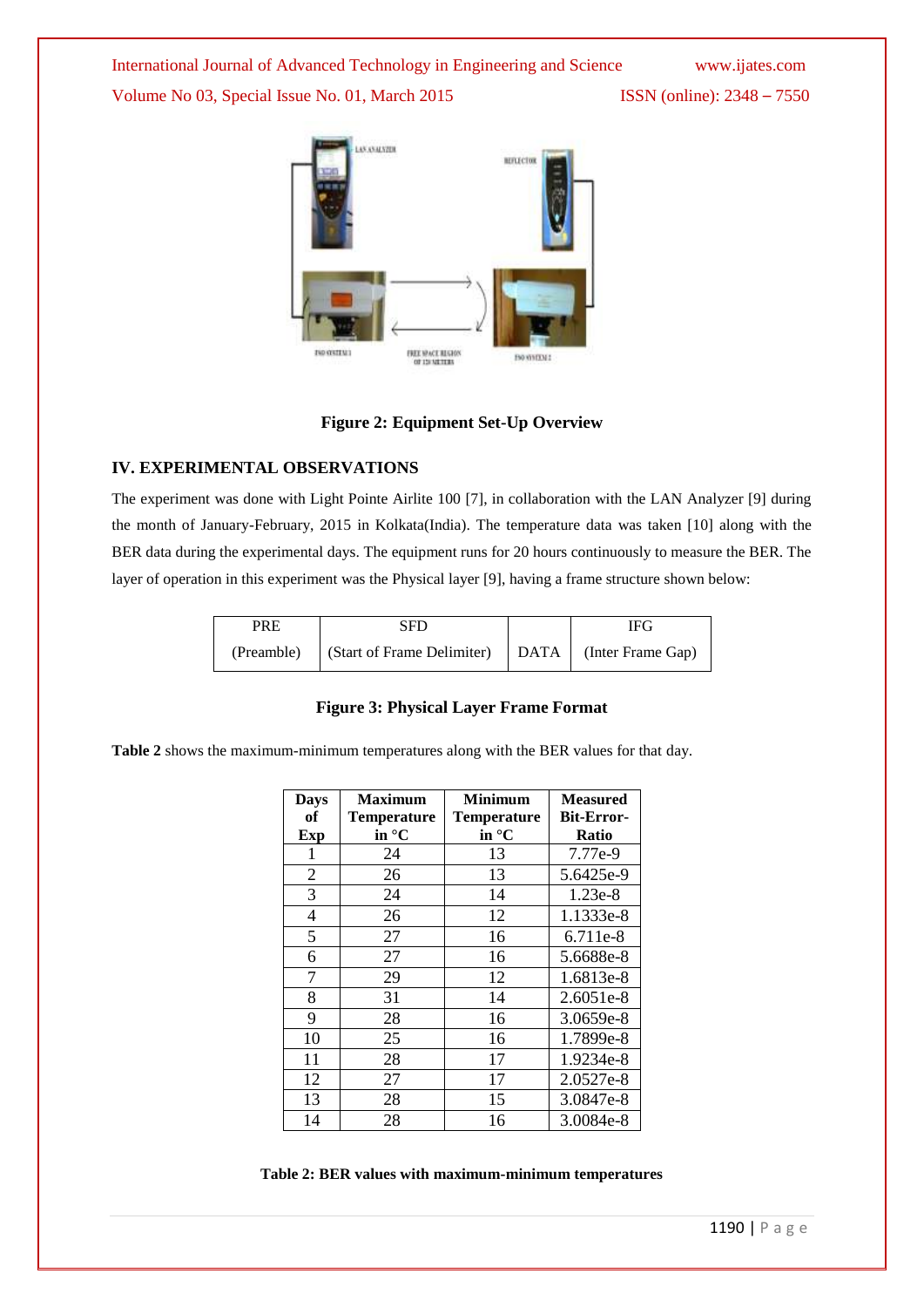### **V. EXPERIMENTAL RESULT**

Graph shows the BER variation with days.



**Figure 2: BER performance on different days**

#### **VI. CONCLUSION**

In this experiment, we try to study the effects of temperature on BER performance in the FSO systems. During the experiment, it is found that the increase in temperature also increases the BER. Also it was investigated that most of the errors occurred during the dawn time of the day. The research could let to new investigations in the BER measurement parameters.

#### **VII. ACKNOWLEDGEMENT**

This research work is supported by the Heritage Institute of Technology, Kolkata, India, under the Dept. of Electronics & Communication Engineering.

#### **REFERENCES**

- [1] AltowijKhaleel S., Alkholidi A, Hamam H. Effect of clear atmospheric turbulences on quality of free space optical communications in Yemen. Front. Optoelectron. China DOI 10.1007/s12200-010-0123-8
- [2] Cao Ling-Ling, Sheng M, Feng M, XieXiu-Xiu.BER performance of free space optical communication in strong turbulence with pointing errors. IEEE – 2012, 978-1-4673-5829-3/12
- [3] Hufnagel R.E. Variations of Atmospheric Turbulences. Optical Society of America, Washington, DC, 1974, p.WA1
- [4] Valley G.C. Isoplanatic degradation of tilt correction and short-term imaging systems. Appl. Opt 19(4), 574-577 (1980)
- [5] Majumdar A.K, Ricklin J.C. Free- Space Laser Communication. Springer Publication, 2010
- [6] Andrews L.C., Bucaille S, Davidson F. M . Performance loss factors for optical communication through clear air turbulence, Proc. SPIE, 5160, 1-12 (2003)